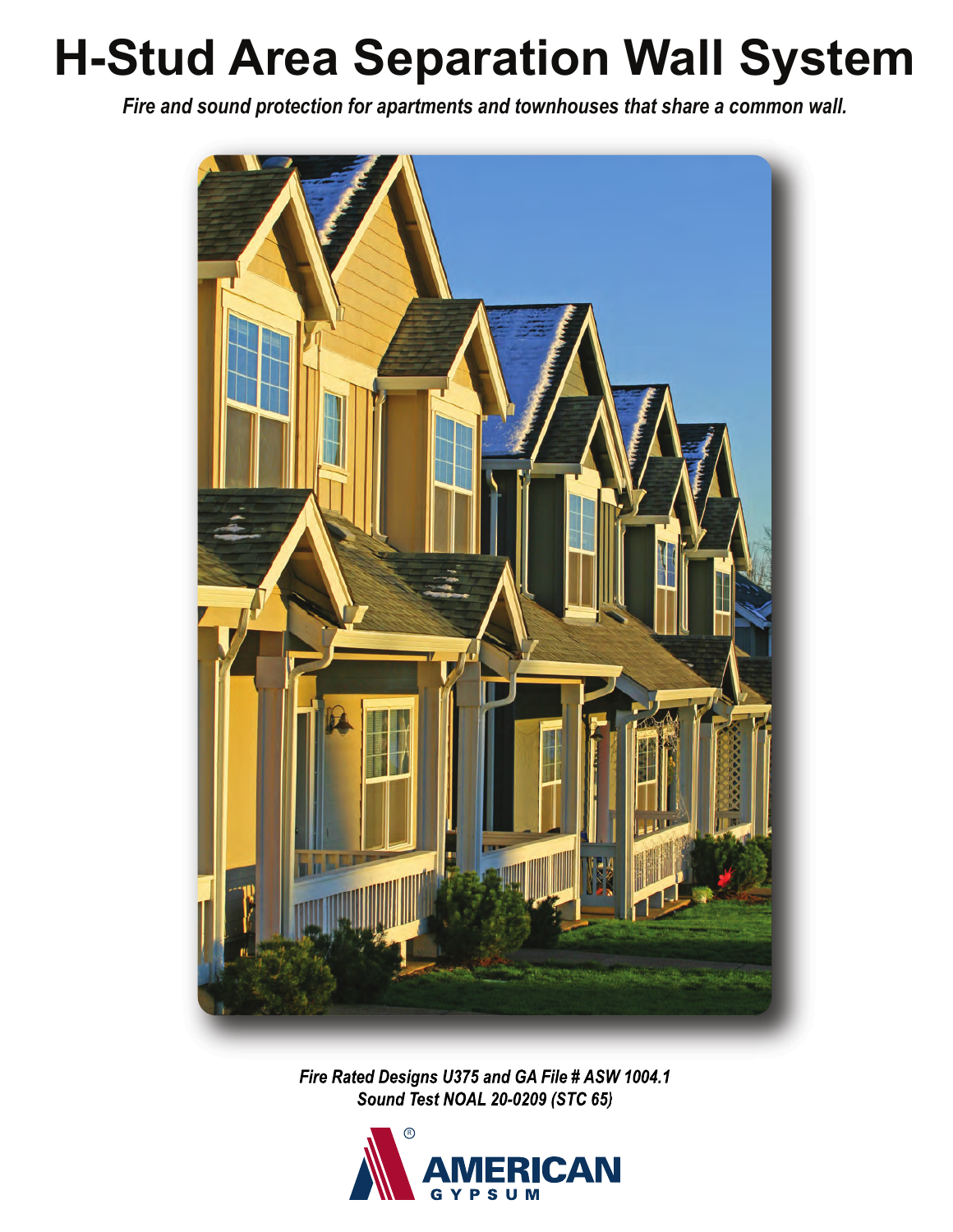## **DESCRIPTION**

The H-Stud Area Separation Wall (ASW) system from American Gypsum offers the advantages of constructing common walls with fire resistive protection and noise reduction between neighboring housing units. This lightweight, non-load bearing 2-hour fire rated drywall assembly was developed as a vertical fire protection that provides remarkable sound reduction between common wall units in wood framed townhouses and apartment complexes up to 66' in height. Area Separation Walls can be built higher, are easier and faster to construct, lighter in weight, and take up less space than masonry wall systems.

This system was designed as a fire barrier between adjacent dwelling units allowing for the falling away of construction on the re-exposed side without collapse of the entire wall. This is accomplished with the aluminum breakaway clips that attach the ASW to adjacent wood framing. When one side of the system is exposed to fire, the clips soften, break away and allow the wall on the fire side to give way. The aluminum breakaway clips on the non-fire side will remain intact, holding the ASW in place as a barrier to protect neighboring spaces. Additionally, American Gypsum's Area Separation Wall assembly meets the requirements of the International Building Code (IBC) Section 706. (Firewalls)

## BASIC USES

The system consists of 2" wide light gauge metal H-Studs which secure two layers of 1" M-Bloc® Shaft Liner or 1" M-Glass® Shaft Liner Panels vertically between adjacent stud walls. The system is stacked, floor to floor, allowing progressive construction using the break-<br>away aluminum clips.

Materials Needed:

- 1" M-Bloc<sup>®</sup> Shaft Liner or 1" M-Glass<sup>®</sup> Shaft Liner panels
- Metal H-Studs 2" x up to 12'
- Metal C-Runner Tracks 2" x 10'
- ASW Aluminum Angle Clips 0.050" or 0.063" thick



C-Runner Track





### MOLD & MILDEW RESISTANCE

American Gypsum offers extra protection against mold and mildew with our M-Bloc or M-Glass Shaft Liner panels to protect the owner, builder and architect during construction. In independent laboratory tests per ASTM D3273, both panels scored a 10 - highest level of performance for this test method, which means the risk of mold and mildew growth is minimized. And while no material can or should be considered mold proof, the use of good design and construction practices is the most effective strategy to manage the growth of mold and mildew.

### LIMITATIONS

H-Stud Area Separation Walls are non-load bearing partitions. Unsupported wall height between floors should not exceed 12 feet, and the system may be built to a height of 66'.

M-Bloc and M-Glass Shaft Liner panels should not be exposed to excessive, continuous or elevated levels of moisture for an extended period of time. Sources of moisture such as standing water, snow, water leaks, etc., are to be removed or eliminated immediately.

Do not install insulation in the wall system until the building has been properly closed or dried in.

Penetrations in or through H-Stud Area Separation Walls are not part of the tested assembly.

## GOOD BUILDING PRACTICES

The installation of 1" M-Bloc or M-Glass Shaft Liner panels shall be consistent with instructions found in this guide, UL designs U375 or Gypsum Association design ASW 0811 (found in GA-600). The assembly must be erected in the proper manner and with all approved components used in a successfully completed fire endurance test.

M-Bloc or M-Glass Shaft Liner panels may experience limited intermittent exposure to moisture from a variety of sources, such as rain, snow, improper storage, design defects, water leaks, etc. The general recommendations for drying out gypsum wallboard once exposed to moisture is to provide adequate ventilation and air circulation, and fans may be used to increase air movement.

CAUTION: When replacing gypsum board in a fire resistance or sound rated systems, care must be taken to ensure that all repairs are consistent with the specific fire or sound rated design initially constructed (gypsum board type, fasteners and their spacing, and staggered joints).

M-Bloc or M-Glass Shaft Liner panels must be stored off the ground with sufficient risers to assure support for the entire length of the wallboard to prevent sagging, and under protective cover in accordance with the Gypsum Association's technical bulletin, Handling and Storage of Gypsum Panel Products (GA-801).

Wallboard is to be delivered to the job site as near to the time it will be used as possible.

As the Area Separation Wall system tops out, it may create a parapet wall or terminate at the underside of the roof deck. If required by code, when terminating at the underside of the roof deck, the decking material for 4' on either side of the ASW system may be fire resistant wood structural panels or 5/8" Type X Exterior Gypsum Sheathing installed directly beneath the underside of the roof sheathing.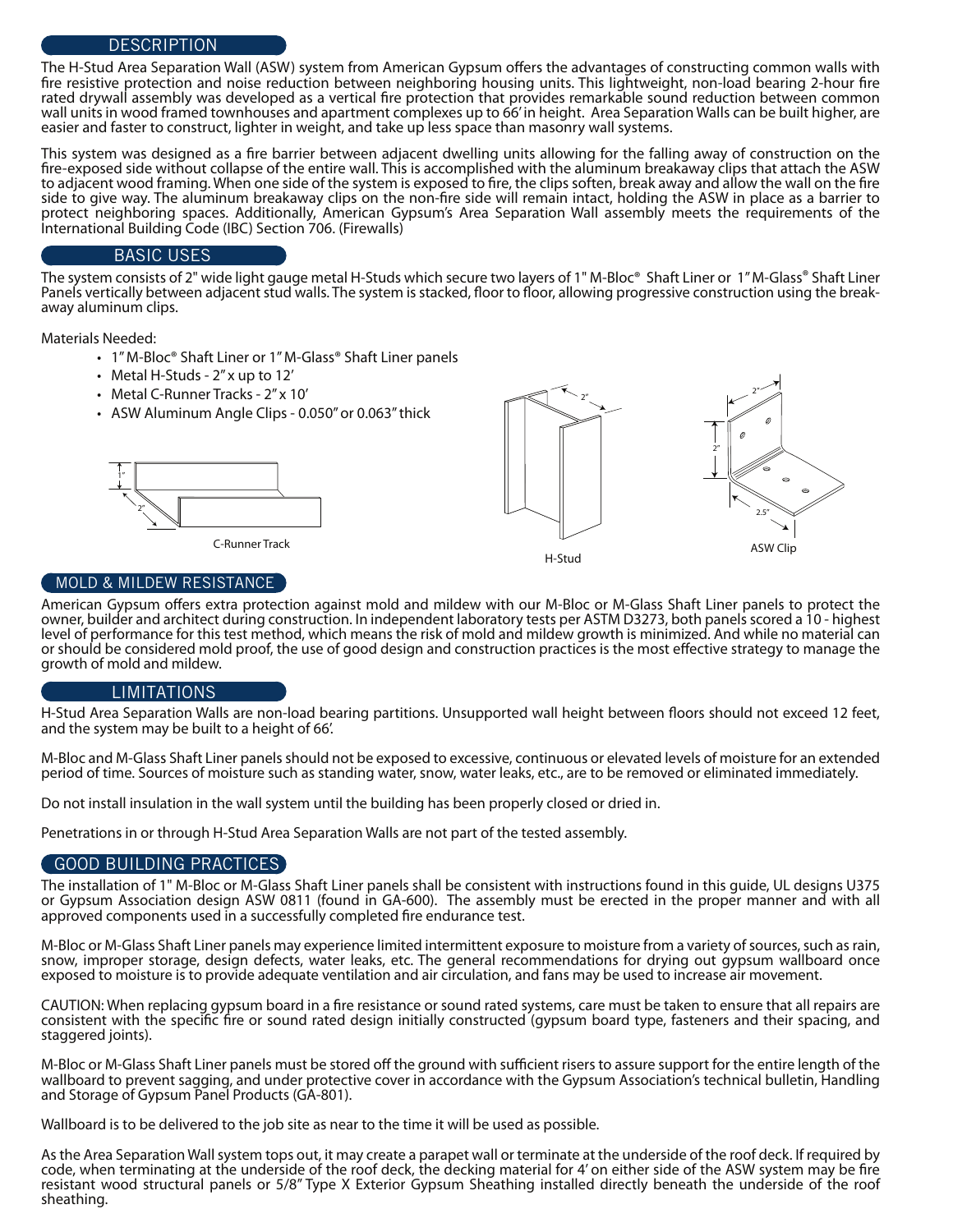## INSTALLATION

- 1. Beginning at foundation floor, attach 2" C-Runner Track to concrete with power-driven fasteners spaced 24" o/c. positioned a minimum 3/4" from the framed wall of the adjacent unit. If specified, apply acoustical sealant along edges of track at floor line.
- 2. Install C-Runner Track to foundation walls where ASW intersects, if applicable, and fasten with power-driven fasteners 24" o/c. If specified, apply acoustical sealant along edges of track.
- 3. Vertical C-Tracks at each end of the wall should be attached in the corners to the horizontal sections of C-Track using a minimum of one 3/8" Pan Head Type S screw.
- 4. At intersection of foundation or exterior wall and ASW, begin erecting by inserting first layer of 1" M-Bloc or M-Glass Shaft Liner panels into floor and wall track. Insert second layer, back-to-back with first panel, and seat into floor and wall track (full length<br>panels only). Liner panels and studs may be set into position from the basement floor or wood framing from the floor above.
- 5. Making sure that both pieces of liner panels are seated all the way into the floor and wall tracks and that their edges are flush, insert an H-Stud into the floor track and engage the H-Stud legs over the long edges of the liner panels. Seat the H-Stud fully so the board edges contact the stud web.
- 6. Continue in this manner, erecting two thicknesses of liner panels, and installing the legs of the H-Stud over the panel edges until wall is completed. Again, make sure all studs and boards are pressed tightly together.
- 7. If the ASW terminates at a foundation wall, the last two liner panels will have to be inserted from the floor above. Boards are pushed down into the channel formed by the previous H-Stud's legs and the legs of the wall track.
- 8. The top edge of the erected wall is then capped off by placing a 2" C-Runner Track (legs down) over studs and liner panels.
- 9. The ASW aluminum angle clips span the minimum 3/4" air space and provide a fusible link between the H-Studs and the adjacent wall framing. Secure the ASW clips to the H-Studs with one 3/8" Type S Pan Head screw through the short leg of the clip and secure the other side of ASW clip to wood framing with one 1 1/4" Type W screw through the long leg of the clip.
- 10. The recommended location of these clips when possible is on the lower side of the wood framing. In that location, the clip provides the utmost assurances that the ASW will remain in place and structurally sound should one of the adjoining units fail. When vertical H-Studs do not align with the adjacent wood framing, insert horizontal blocking between wood framing members and attach ASW Clips.
- 11. At the next floor, attach 2" C-Runner Track (with legs up) to the already installed top track of the lower floors wall. This back-to-back track installation allows for the progressive erection of the ASW one floor at a time. Secure the two tracks together with two 3/8" Type S Pan Head screws 24" o/c. Stagger back-to-back track joints a minimum of 12".
- 12. Erect Shaft Liner and H-Studs in the same manner as for the first section of wall, except that starting and ending procedures vary depending on the exterior wall intersection detail.
- 13. At roof intersection the walls are capped-off with C-Runner Track.
- 14. Fire blocking must be installed on both sides of the ASW at each floor to completely fill the wall cavity, by using mineral wool insulation or gypsum wallboard.
- 15. At top floor, the ASW may extend to top of parapet wall or to roof intersection, depending on design professional and detail.

### ASW CLIP PLACEMENT

Secure the ASW clips to each H-Stud with one 3/8'' Type S Pan Head screw through the short leg of the clip and secure the other side of ASW clip to the wood (or steel) framing with one 1 1/4" Type W screw.

 1. For walls up to 24' in height, space clips a maximum of 10'o/c vertically between the wood framing (or steel) and the "H" studs.

 2. For walls up to 44' in height, space clips as described in #1 for the upper 24'. Remaining wall area below requires clips spaced a maximum of 5'o/c vertically between the wood framing (or steel) and the "H" studs.

 3. For walls up to 66' in height, space clips as described in #1 for the upper 24' and then space clips as described in #2 for the next 20' in height. Remaining wall area below requires clips to be spaced a maximum of 40"o/c vertically between the wood framing (or steel) and the "H" studs.

#### UNIQUE CONDITIONS

- The 2" x 4" wood framed wall installed parallel to the H-Stud Area Separation Wall System may be oriented with 2" face of the stud, perpendicular to the 1'' gypsum liner panels (i.g. - roof truss).  $\bullet$
- When vertical H-Studs do not align with the adjacent wood framing, insert horizontal blocking between wood framing members and attach ASW Clips.  $\bullet$
- When wall framing is spaced greater than 1" away from the ASW, aluminum clips with longer legs are permitted. Contact clip manu-<br>facturer for customized clips.  $\bullet$
- While the ASW system is non-load bearing, the adjoining framed walls can be designed as load bearing walls.  $\bullet$
- The walls adjacent to the ASW system can be erected of wood or steel framing. When using steel framing, use a minimum of one 3/8" pan head screw to attach the aluminum breakaway clip.  $\bullet$